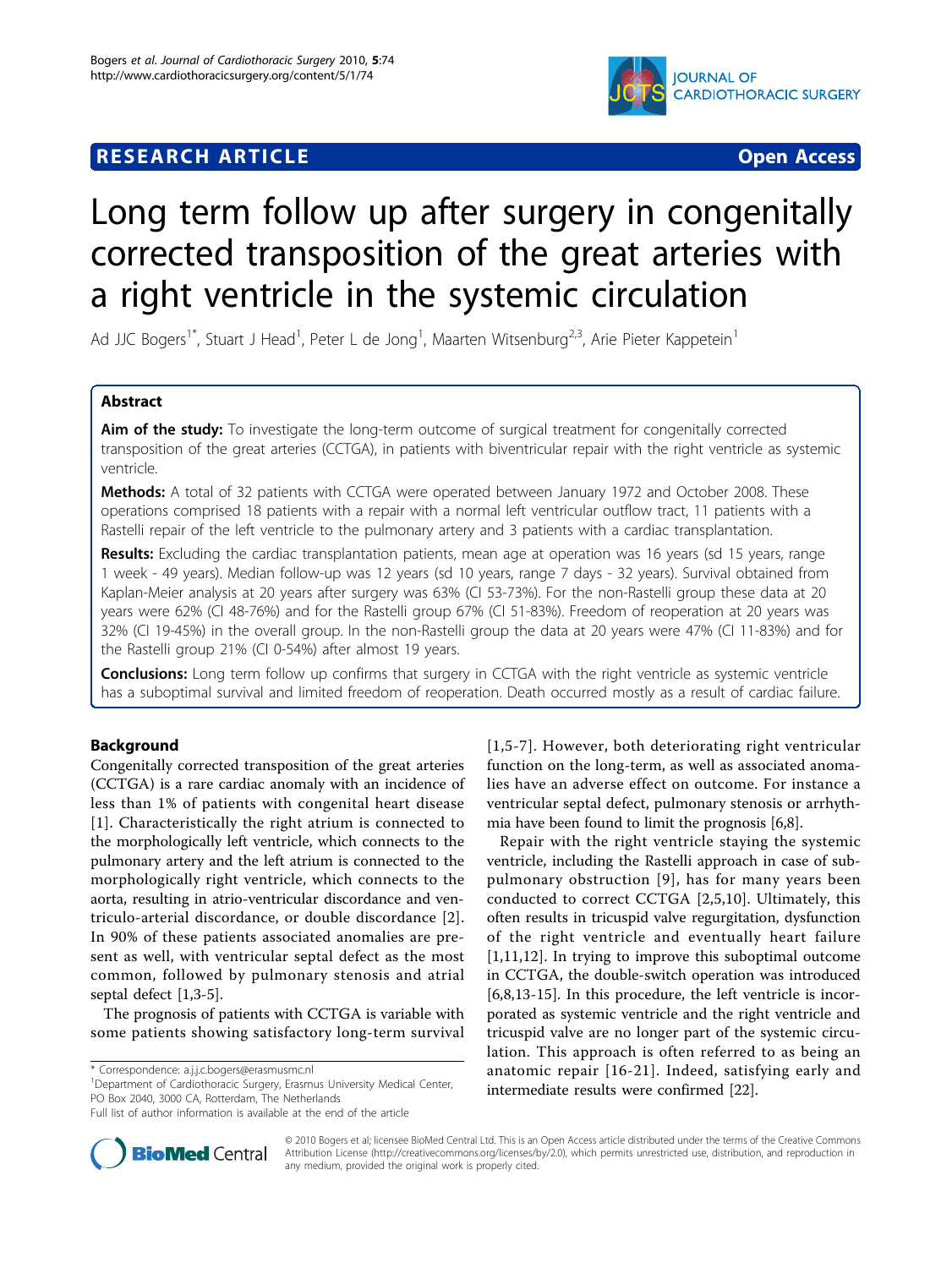In a recent publication, however, no differences in the long-term survival rates between patients undergoing either repair could be found [[17\]](#page-5-0). Furthermore, the superiority of the double-switch operation compared to the conventional repair could not be demonstrated in patients who had no tricuspid regurgitation before operation [[17](#page-5-0),[23](#page-6-0)]. The finding of left ventricular dysfunction and issues related to new or residual valvular (aortic valve and tricuspid valve) incompetence and arrhythmias prevented the double switch operation (either with arterial switch or with conduit connection from right ventricle to pulmonary artery) to be labelled as the management of choice in CCTGA [\[24](#page-6-0)]. However, for patients who suffer from significant tricuspid valve regurgitation, the double switch repair is suggested to be an adequate treatment [\[17\]](#page-5-0).

The purpose of this study was to present further results with regard to long term survival of repair in CCTGA with the right ventricle in the systemic circulation, in order to further contribute data in this challenging congenital anomaly.

# Materials and methods

#### Patients

All 32 patients with CCTGA and two adequate ventricles who were surgically treated in the Erasmus MC between January 1972 and October 2008 were included in this series.

Detailed data of each patient were obtained from hospital records. All but four of the patients were under follow up in our centre. These four patients moved abroad and their data were censored at their last visit. The three patients with a cardiac transplantation were not included in the Kaplan-Meier analyses of survival and freedom from reoperation. The transplant procedures were done at ages 33, 34 and 47 years respectively for end-stage right ventricular failure in CCTGA.

The records were also analyzed for information on anatomy of the proximal coronary arteries. At the end of follow-up, dysfunction of the right ventricle and regurgitation of the tricuspid valve were graded subjectively as normal or mildly, moderately or severely reduced. Other variables included were New York Heart Association (NYHA) class (I, II, III or IV) and the need for a pacemaker.

#### Statistical analysis

Data were analyzed using SPSS 15.0 for Windows (SPSS, Chicago, Il, USA). Patient survival rate and freedom from reoperation were analyzed using Kaplan-Meier curves. Cox regression analyses were used for analysing risk factors for mortality.

#### Non-Rastelli group

The non-Rastelli group comprised 18 patients who were operated with preservation of the left ventricular outflow tract. In this group in the early part of the study 3 patients were treated with a pulmonary banding. The indication for surgery in this group was atrial septal defect in one patient, severe tricuspid valve regurgitation in four patients and ventricular septal defect (combined with atrial septal defect and pulmonary stenosis in three patients, with atrial septal defect in two patients, with atrial septal defect and pulmonary stenosis in one patient, with atrial septal defect, severe tricuspid valve regurgitation and pulmonary stenosis in one patient and with severe tricuspid valve regurgitation in one patient) in 13 patients. All ventricular septal defects were closed with a prosthetic patch. In 11 of the patients the tricuspid valve showed no regurgitation and in one a moderate regurgitation was left untouched. In the patients with pulmonary stenosis, this concerned valvular pulmonary stenosis and was treated with pulmonary valvotomy. In all six patients with severe tricuspid valve regurgitation the tricuspid valve was replaced with a prosthetic valve. Three patients had an Ebstein anomaly of the tricuspid valve. Two of them had severe regurgitation.

#### Rastelli group

In 11 patients a Rastelli procedure was carried out. In six of these 11 patients a pulmonary arterial banding was done as a previous palliative procedure. In all of these patients a VSD was present. In 9 patients there was pulmonary stenosis and in 2 a pulmonary atresia. In 5 of them an ASD was present.

In all patients the ventricular septal defect was closed with a prosthetic patch and the pulmonary stenosis or atresia was treated with a conduit from the left ventricle to the pulmonary artery. Tricuspid valve regurgitation was diagnosed as moderate in one patient. No further anomalies were present in this group of patients.

#### Cardiac transplantation

In three patients end-stage systemic ventricular dysfunction was the reason for cardiac transplantation at ages 33, 34 and 47 respectively. These three patients had an intact atrial and ventricular septum and an adequate subpulmonary outflow. One patient had a dextrocardia and a long history of cardiac failure before transplantation. The second patient also had a dextrocardia, with additionally mitral and aorta regurgitation, resulting in cardiac failure, finally leading to cardiac transplantation. The third patient had a pacemaker implantation for complete atrioventricular block, 11 years earlier, and suffered from end-stage right and left heart failure before undergoing cardiac transplantation.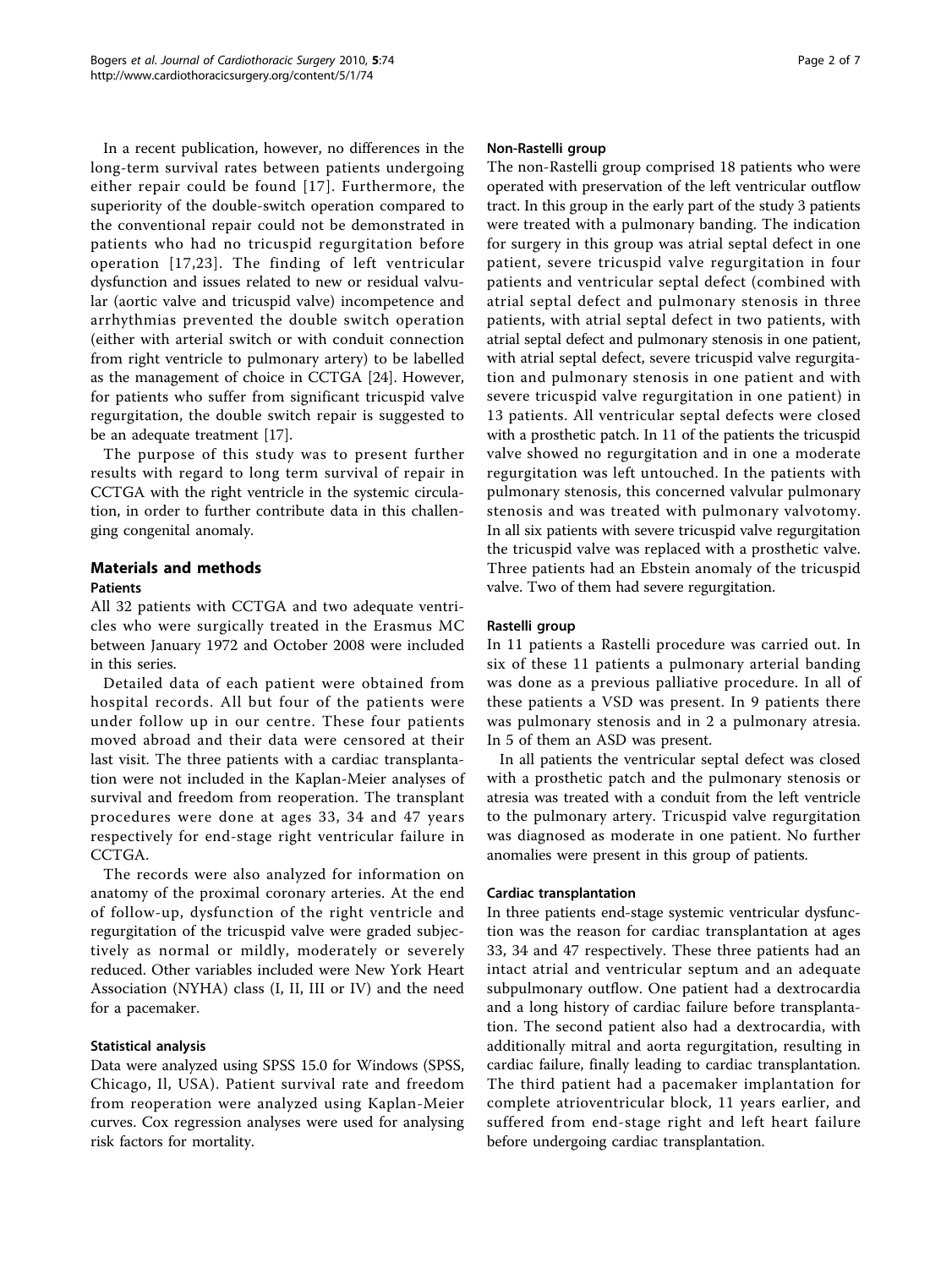#### Results

The mean age at surgery for the 29 non-transplant patients was 13.8 years (sd 13.5 years, range 1 week - 48.7 years). This was 17 years (sd 16 years, range 1 week - 49 years) in the Non-Rastelli group, and 8 years (sd 5 years, range 2 - 17 years) in the Rastelli group. The mean followup period was 11.5 years (sd 9.8 years, range 7 days - 32.0 years).

#### Coronary anatomy

In 13 out of the 32 patients information on coronary anatomy was explicitly available. In one patient a circumflex coronary artery arose from the right coronary artery. In two patients a single coronary orifice was described. In two patients a coronary branch crossed the subpulmonary outflow tract. In eight patients the coronary arteries were described as fitting with CCTGA. This means that, connected to the right posterior aortic sinus, the right-sided left coronary artery with its left anterior descending and circumflex branches supplies the right-sided left ventricle and, connected to the left posterior aortic sinus, the right coronary artery with its posterior descending branch provides the left-sided right ventricle.

In 19 patients, information on coronary arterial anatomy was not described, and original catheterization films were no longer available.

#### Pacemaker

Total atrioventricular block, with pacemaker insertion, occurred in two patients prior to cardiac surgery (one in the later non-Rastelli group, one in the later Rastelli group).

In the early part of the series, surgery related atrioventricular block, necessitating implantation of a permanent pacemaker occurred in seven patients (six in the non-Rastelli group, one in the Rastelli group).

Postoperative atrioventricular block necessitating a permanent pacemaker occurred in an additional three patients (two in the non-Rastelli group, two and 16 years after surgery and one in the Rastelli group, three years after surgery).

At a medium of 12 years (range 7 days - 32 years) of follow up a total of 12 out of 29 patients (41%) had a permanent pacemaker.

No significant difference between the groups was found with regard to pacemaker implantation.

#### Tricuspid valve regurgitation

In six patients the tricuspid valve was replaced at the primary procedure (all in the non-Rastelli group). In two patients the moderate tricuspid valve regurgitation was left untouched in the non-Rastelli group. In an additional nine of the remaining 20 patients, moderate to severe tricuspid valve regurgitation developed during a mean follow up of 10 years (sd 9 years, range 1 month - 24 years). In four patients (all in the non-Rastelli group) the tricuspid valve was replaced at a median of 15 years (sd 10 years, range 2 - 24 years) after primary surgery.

Tricuspid valve regurgitation was more often seen in the non-Rastelli group. We found no correlation with right ventricular failure.

#### Right ventricular failure

At the end of follow-up 14 (seven in the non-Rastelli group, seven in the Rastelli group) of the 20 patients were suffering from right-ventricular dysfunction, in 12 of them (six in the non-Rastelli group, six in the Rastelli group) progressively, resulting in 10 patients (six in the non-Rastelli group, four in the Rastelli group) with moderate to severe failure. In 4 of these 14 patients (two in the non-Rastelli group and two in the Rastelli group), there was mild right ventricular dysfunction. In 6 patients there was normal right ventricular function. In three of these 6 patients (two in the non-Rastelli group, one in the Rastelli group) failure was diagnosed at presentation, but after surgery the function of the right ventricle improved to normal.

Surprisingly, the NYHA class at the end of follow-up of these 20 patients was found to be NYHA I in 11 patients. Five patients were in NYHA class II, three of these patients suffered moderate ventricular failure and in the other two patients no right ventricular failure was found at rest. One patient was in NYHA class III. Unfortunately, in three patients no information with regard to their NYHA class was available.

The three patients who were treated with cardiac transplantation all had a severely failing right ventricle resulting in severe shortness of breath, classified as NYHA class III before transplantation.

#### **Mortality**

Nine patients in our series died, two early and seven during follow up.

Early mortality was due to sepsis after a non-Rastelli procedure in one patient and, in the early part of the series, to cardiac failure associated with atrioventricular block in another non-Rastelli patient.

Seven patients died during follow up (four in the non-Rastelli group and three in the Rastelli group). In the non-Rastelli group a patient of seven years old died 10 months after surgery following a pacemaker implantation in relation to anoxia with resulting neurological damage. Another patient of seven years old died three years after surgery due to congestive heart failure with a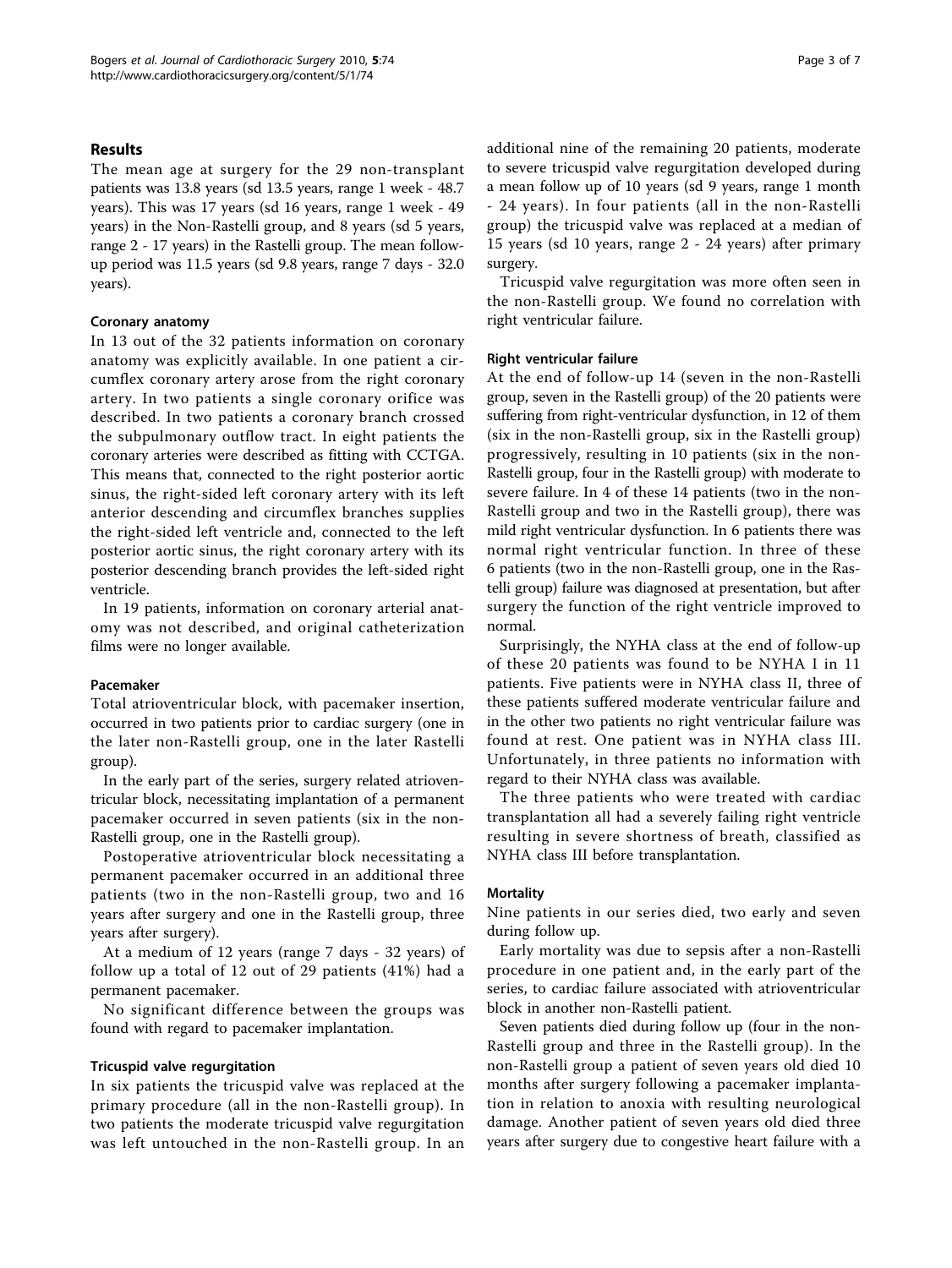<span id="page-3-0"></span>failing right ventricle. A 19 years old patient died 5.5 years after surgery from end-stage cardiac failure. A 35 years old patient died 23.5 years after surgery due to progressive cardiac failure and pneumonia.

In the Rastelli group one patient of 3 years old died of pneumosepsis, confirmed at autopsy, 5 months after the procedure. Two patients died 11 years and 14 years after surgery, unfortunately no details on mode of death are available.

Survival rates of the patients in our series are represented in Figure 1. The survival at 10, 20 and 30 years after surgery was 74% (CI 65-83%), 63% (CI 53-73%) and 52% (CI 38-66%) respectively. For the non-Rastelli group these data at 10, 20 and 25 years were 62% (CI 48-76%), 62% (CI 48-76%) and 42% (CI 23-61%) respectively. For the Rastelli group the data at 10, 20 and 25 years were 89% (CI 78-100%), 67% (CI 51-83%), and 67% (CI 51-83%) respectively.



#### Reoperation

In 12 patients reoperations were done. These were done a mean of 10 years (sd 8 years, range 0.7 - 24 years) after primary surgery.

In the non-Rastelli group six patients were reoperated after a mean of 11 years (sd 11, range 0.7 - 26 years). In five of them newly developed tricuspid valve regurgitation was treated with replacement of the tricuspid valve with a prosthetic valve. In one of these patients a central atrial septal defect was closed, that had been left open at primary surgery. In another one of these patients a residual ventricular septal defect was closed as well.

In the Rastelli group six patients were reoperated after a mean of 9 years (sd 7, range 0.7 - 19 years). In all six of them a conduit replacement was carried out, combined with tricuspid valve replacement for newly developed tricuspid valve regurgitation in two patients and combined with closure of a residual ventricular septal defect in three patients. In four patients a second conduit replacement was done.

Freedom of reoperation was found to be 65% (CI 54- 76%), 32% (CI 19-45%) and 32% (CI 19-45%) after 10, 20 and 25 years respectively in the overall group. In the non-Rastelli group the freedom of reoperation at 10, 20 and 25 years was 78% (CI 56-100%), 47% (CI 11-83%) and 47% (CI 11-83%) respectively. In the Rastelli group the freedom of reoperation was 56% (CI 23-88%) and 21% (CI 0-54%) after 10 and almost 19 years respectively. The freedom of reoperation is depicted in Figure [2](#page-4-0).

#### **Discussion**

Survival after surgical repair in CCTGA with a right ventricle as systemic ventricle has been evaluated in different studies [[1,5](#page-5-0),[7,11,](#page-5-0)[25](#page-6-0)]. The mid-term results are often reported as satisfactory. Some studies describe no significant changes in right ventricular ejection fraction or limitation of exercise intolerance over an observation period of 10 years [[25](#page-6-0)]. However, others state that the prognosis in CCTGA mainly depends on the presence of associated anomalies, on significant tricuspid valve regurgitation or on right ventricular dysfunction [[5,7,11\]](#page-5-0). The quality of life in this regard may be limited due to diminished exercise performance and deterioration of NYHA class and may lead to a 50% mortality due to right ventricular failure at a mean age of 38.5 years (sd 12.5) [\[1](#page-5-0)].

The overall survival in our study does not differ significantly from other studies. A 20-year survival of 48 to 75% has been reported [\[5,](#page-5-0)[26](#page-6-0),[27\]](#page-6-0). In our series the 20-year overall survival was 63%. Shin'oka et al. [\[17](#page-5-0)] had a 32-year survival of 62.4% in their non-Rastelli group and 78.5% after 27 years in their Rastelli group. Our results show a survival at 25 years after surgery of 42%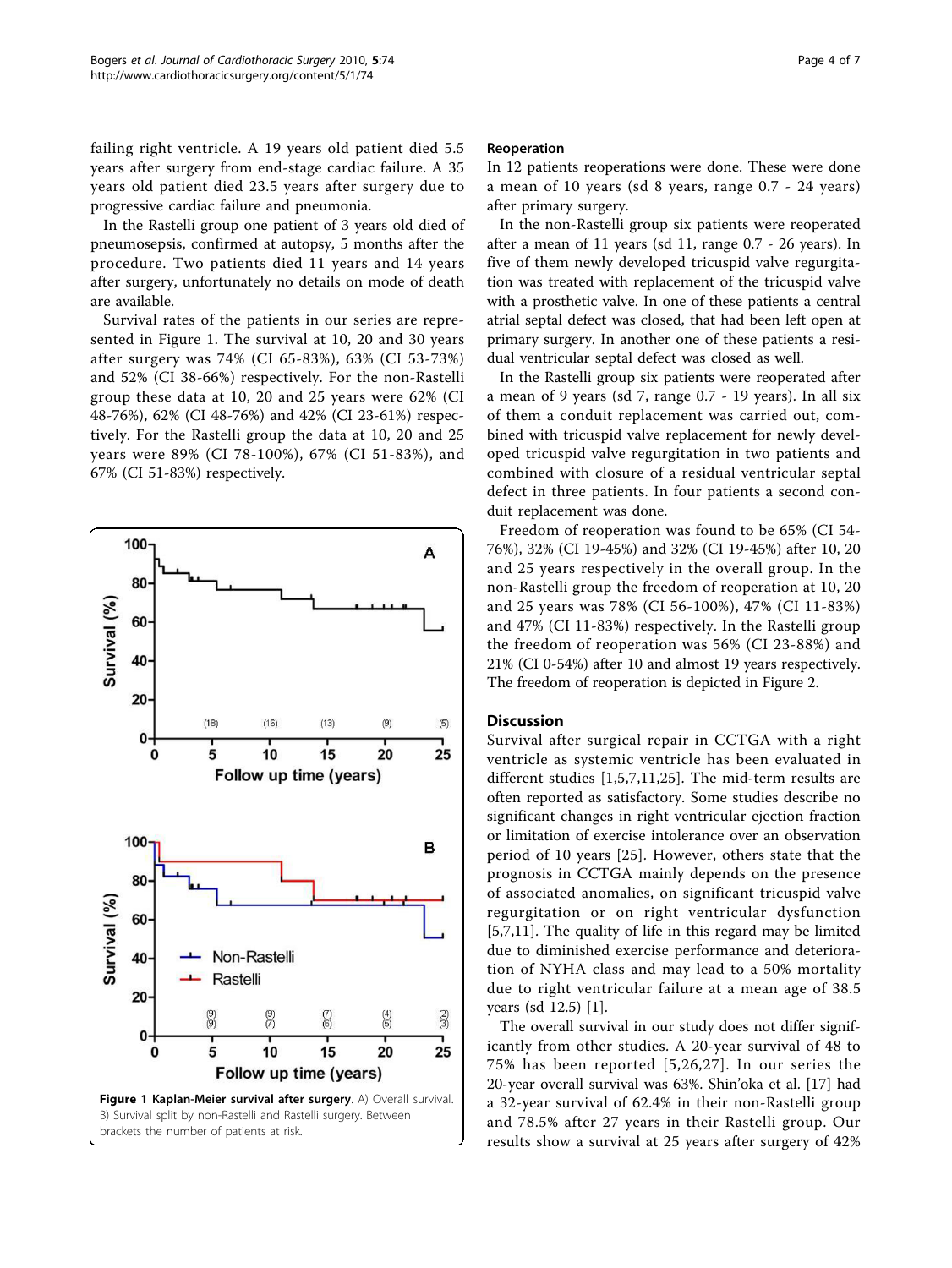A

 $(1)$ 

 $(2)$ 

<span id="page-4-0"></span>100

80

60

40

20

 $(13)$ 

Freedom (%)

[[14,16,17,](#page-5-0)[24\]](#page-6-0). Understandably, an uncertainty on the value of anatomic repair in CCTGA emerged. Due to left ventricular dysfunction, to new or residual valvular dysfunction of the aortic and tricuspid valve and to arrhythmias, anatomic repair could not be labelled as the ideal management option in CCTGA [[24\]](#page-6-0). In addition, the incidence of heart block was reported to be higher in the anatomic repair group resulting in more pacemaker implants [\[17](#page-5-0)[,22,24\]](#page-6-0).

In case of severe tricuspid valve regurgitation, the anatomic repair is more likely to increase the survival rate than conventional repair [\[12,17](#page-5-0)]. However, when no tricuspid valve regurgitation is present preoperatively, a survival rate of even 72% at 30 years can be reached with conventional repair [\[17](#page-5-0)].

In this regard, tricuspid valve regurgitation occurs frequently in patients with CCTGA at long-term followup after conventional repair [\[3,7](#page-5-0),[11\]](#page-5-0). In patients with normal tricuspid valve function in CCTGA, undergoing conventional biventricular repair without any intervention on the tricuspid valve, 52 to 67% developed moderate or severe regurgitation after three to 10 years of follow-up [[5,12,](#page-5-0)[28](#page-6-0)]. However, others found that only a morphologically abnormal tricuspid valve was significantly associated with occurrence of tricuspid valve regurgitation and that only 26% of the patients had increasing tricuspid valve regurgitation, following often early after open-heart surgery within a follow up of 12 years [[11](#page-5-0)].

In some series tricuspid valve regurgitation at followup was a predictor for reoperation [[17\]](#page-5-0), but this could not be confirmed in the present series or by others [\[18](#page-5-0)]. Overall freedom from reoperation was reported to be 80% at five years and 64% after 32 years in conventional groups and 97 at five years and 77% after 27 years in a Rastelli group [[17\]](#page-5-0). After double switch operation 86% freedom of reintervention at five years is reported [\[18](#page-5-0)]. Our results fit well with these data, the early results being more promising then the long-term outcome. Especially when tricuspid valve regurgitation or abnormalities are diagnosed, anatomic repair can be considered above conventional procedures [\[5,17\]](#page-5-0).

To accomplish a retraining of the involved left ventricle in preparation for a double switch procedure, a preparatory banding of the pulmonary artery has been applied. In the double switch procedure, this is considered to increase the risk of deterioration of the function of the morphologically left ventricle over time compared to patients whose ventricle does not require training [[29](#page-6-0)]. Whether or not this is related to limited capacity for remodelling of the myocardium, to abnormal coronary arterial anatomy, to limited coronary arterial adaptation capacity or to other factors is yet unknown. However, an important finding is the abnormal pattern

in the non-Rastelli group and of 67% in the Rastelli group (Figure [1\)](#page-3-0).

Significant risk factors for right ventricular dysfunction over time were found to be tricuspid valve regurgitation, complete atrioventricular block, the need for pacemaker therapy and arrhythmias [[5,8,11,12\]](#page-5-0). Deteriorated right ventricular function was diagnosed in 56% of 45-year old patients with CCTGA and with associated anomalies [[8\]](#page-5-0). In surgical repair in CCTGA with the right ventricle as systemic ventricle, an association can be recognized between right ventricular dysfunction and suboptimal results.

The expected better systemic ventricular function was the reason for the pursuit of anatomic repair [[13](#page-5-0)]. In the short-and midterm follow-up of the double switch procedure for CCTGA a reduction of complications was shown [[13,20,](#page-5-0)[22](#page-6-0),[28\]](#page-6-0). However, different studies in patients undergoing anatomic repair procedures could not show a reduction of systemic ventricular dysfunction



 $(10)$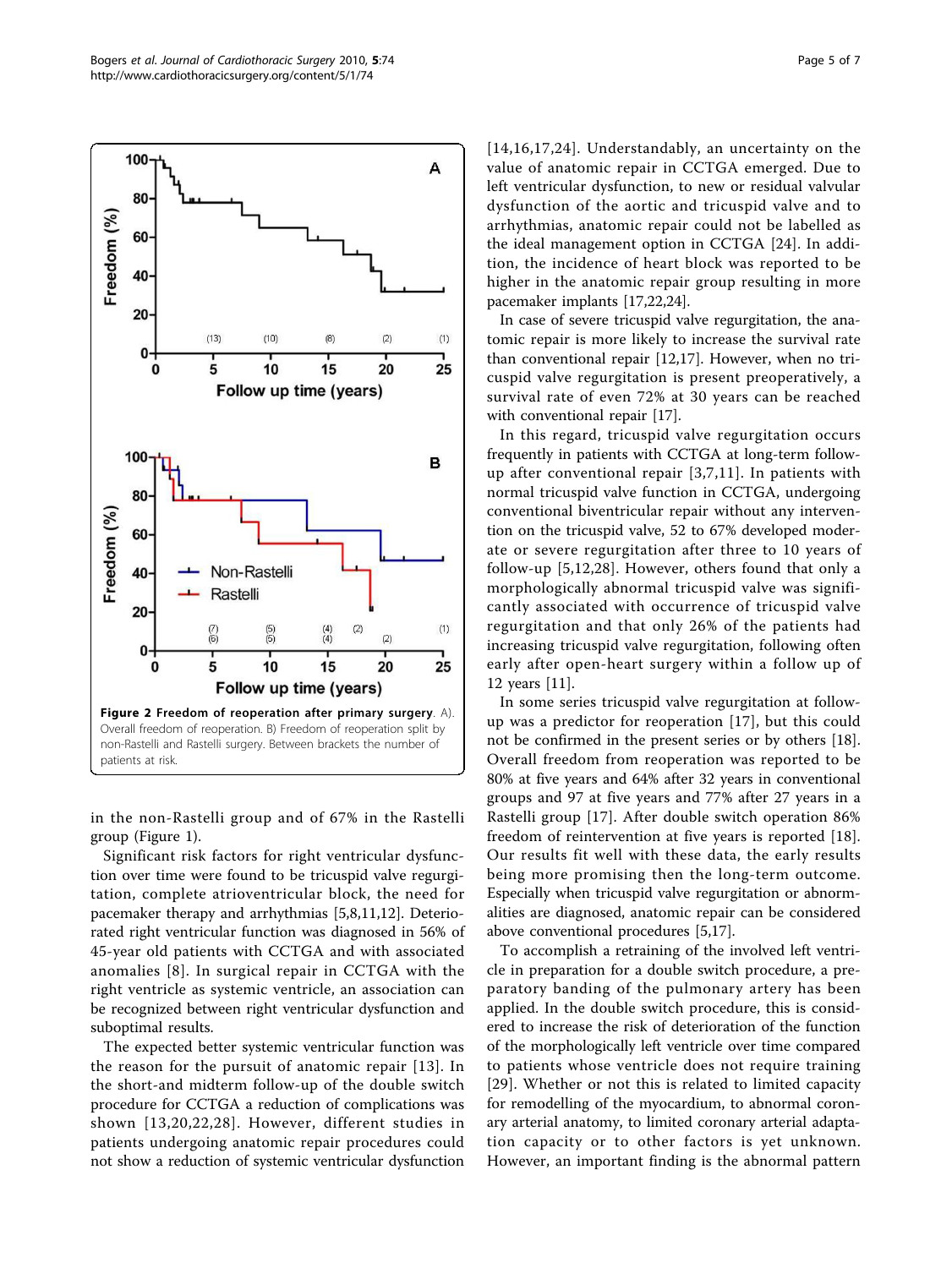<span id="page-5-0"></span>of coronary arterial anatomy in CCTGA [[30\]](#page-6-0). Although the information in our study was incomplete, a word of caution may be relevant with regard to an increased incidence of abnormal anatomy of the proximal coronary arteries.

#### Limitations of this study

In general, CCTGA has a low incidence and a variable presentation, which complicates grouping of data. In addition, surgical procedures and standards have changed over time and have different periods of follow-up observations. Therefore, abstractions on patient outcome and results should be interpreted with caution. Our study is retrospective in nature and unfortunately no quantitative data were available on systemic ventricular function.

#### Conclusions

Our series confirms that in long term follow up, surgery in CCTGA with the right ventricle as systemic ventricle has a suboptimal survival and limited freedom of reoperation. There is an increased incidence of abnormal anatomy of the proximal coronary arteries. An important number of patients will need tricuspid valve replacement at either primary or later surgery. An important number of patients will need a pacemaker at any stage of observation. Death occurred mostly as a result of cardiac failure.

#### Author details

<sup>1</sup>Department of Cardiothoracic Surgery, Erasmus University Medical Center, PO Box 2040, 3000 CA, Rotterdam, The Netherlands. <sup>2</sup>Department of Paediatric Cardiology, Erasmus University Medical Center, PO Box 2040, 3000 CA, Rotterdam, The Netherlands. <sup>3</sup>Department of Cardiology, Erasmus University Medical Center, PO Box 2040, 3000 CA, Rotterdam, The Netherlands.

#### Authors' contributions

AJJCB - Study supervision, data interpretation, drafting manuscript SJH - Data collection, statistical analysis, drafting manuscript PLJ - Conception and design, drafting manuscript MW - Conception and design, data interpretation APK - Study supervision, statistical analysis All authors have read and approved the final manuscript.

#### Competing interests

The authors declare that they have no competing interests.

#### Received: 24 April 2010 Accepted: 28 September 2010 Published: 28 September 2010

#### References

- Connelly MS, Liu PP, Williams WG, Webb GD, Robertson P, McLaughlin PR: [Congenitally corrected transposition of the great arteries in the adult:](http://www.ncbi.nlm.nih.gov/pubmed/8609349?dopt=Abstract) [functional status and complications.](http://www.ncbi.nlm.nih.gov/pubmed/8609349?dopt=Abstract) J Am Coll Cardiol 1996, 27:1238-43.
- Termingnon JL, Leca F, Vouhe PR, Vernant F, Bical OM, Lecompte Y, Neveux JY: "Classic'' [repair of congenitally corrected transposition and](http://www.ncbi.nlm.nih.gov/pubmed/8678643?dopt=Abstract) [ventricular septal defect.](http://www.ncbi.nlm.nih.gov/pubmed/8678643?dopt=Abstract) Ann Thorac Surg 1996, 62:199-206.
- 3. Bjarke BB, Kidd BS: Congenitally corrected transposition of the great arteries. A clinical study of 101 cases. Acta Pediatr Scand 1976, 65:153-60.
- 4. Presbitero P, Somerville J, Rabajoli F, Stone S, Conte MR: [Corrected](http://www.ncbi.nlm.nih.gov/pubmed/7662455?dopt=Abstract) [transposition of the great arteries without associated defects in adult](http://www.ncbi.nlm.nih.gov/pubmed/7662455?dopt=Abstract) [patients: clinical profile and follow-up.](http://www.ncbi.nlm.nih.gov/pubmed/7662455?dopt=Abstract) Br Heart J 1995, 74:57-9.
- 5. Rutledge JM, Nihill MR, Fraser CD, O'Brien Smith E, McMahon CJ, Bezold LI: [Outcome of 121 patients with congenitally corrected transposition of](http://www.ncbi.nlm.nih.gov/pubmed/11889523?dopt=Abstract) [the great arteries.](http://www.ncbi.nlm.nih.gov/pubmed/11889523?dopt=Abstract) Pediatr Cardiol 2002, 23:137-45.
- 6. Ikeda U, Furuse M, Suzuki O, Kimura K, Sekiguchi H, Shimada K: [Long-term](http://www.ncbi.nlm.nih.gov/pubmed/1582301?dopt=Abstract) [survival in aged patients with corrected transposition of the great](http://www.ncbi.nlm.nih.gov/pubmed/1582301?dopt=Abstract) [arteries.](http://www.ncbi.nlm.nih.gov/pubmed/1582301?dopt=Abstract) Chest 1992, 101:1382-5.
- 7. Lundstrom U, Bull C, Wyse RK, Somerville J: [The natural and](http://www.ncbi.nlm.nih.gov/pubmed/2337032?dopt=Abstract) "unnatural" [history of congenitally corrected transposition.](http://www.ncbi.nlm.nih.gov/pubmed/2337032?dopt=Abstract) Am J Cardiol 1990, 65:1222-9.
- 8. Graham TP, Bernard YD, Mellen BG, Celermajer D, Baumgartner H, Cetta F, Connolly HM, Davidson WR, Dellborg M, Foster E, Gersony WM, Gessner IH, Hurwitz RA, Kaemmerer H, Kugler JD, Murphy DJ, Noonan JA, Morris C, Perloff JK, Sanders SP, Sutherland JL: [Long-term outcome in congenitally](http://www.ncbi.nlm.nih.gov/pubmed/10898443?dopt=Abstract) [corrected transposition of the great arteries: a multi-institutional study.](http://www.ncbi.nlm.nih.gov/pubmed/10898443?dopt=Abstract) J Am Coll Cardiol 2000, 36:255-61.
- 9. Rastelli GC, Wallace RB, Ongley PA: [Complete repair of transposition of](http://www.ncbi.nlm.nih.gov/pubmed/5782810?dopt=Abstract) [the great arteries with pulmonary stenosis. A review and report of a](http://www.ncbi.nlm.nih.gov/pubmed/5782810?dopt=Abstract) [case corrected by using a new surgical technique.](http://www.ncbi.nlm.nih.gov/pubmed/5782810?dopt=Abstract) Circulation 1969, 39:83-95.
- 10. Biliciler-Denktas G, Feldt RH, Connolly HM, Weaver AL, Puga FJ, Danielson GK: [Early and late results of operations for defects associated](http://www.ncbi.nlm.nih.gov/pubmed/11479495?dopt=Abstract) [with corrected transposition and other anomalies with atrioventricular](http://www.ncbi.nlm.nih.gov/pubmed/11479495?dopt=Abstract) [discordance in a pediatric population.](http://www.ncbi.nlm.nih.gov/pubmed/11479495?dopt=Abstract) J Thorac Cardiovasc Surg 2001, 122:234-41.
- 11. Prieto LR, Hordof AJ, Secic M, Rosenbaum RS, Gersomy WM: [Progressive](http://www.ncbi.nlm.nih.gov/pubmed/9737520?dopt=Abstract) [tricuspid valve disease in patients with congenitally corrected](http://www.ncbi.nlm.nih.gov/pubmed/9737520?dopt=Abstract) [transposition of the great arteries.](http://www.ncbi.nlm.nih.gov/pubmed/9737520?dopt=Abstract) Circulation 1998, 98:997-1005.
- 12. Sano T, Riesenfeld T, Karl TR, Wilkinson JL: [Intermediate-term outcome](http://www.ncbi.nlm.nih.gov/pubmed/7586423?dopt=Abstract) [after intracardiac repair of associated cardiac defects in patients with](http://www.ncbi.nlm.nih.gov/pubmed/7586423?dopt=Abstract) [atrioventricular and ventriculoarterial discordance.](http://www.ncbi.nlm.nih.gov/pubmed/7586423?dopt=Abstract) Circulation 1995, 92(suppl II):II272-8.
- 13. Imai Y, Sawatari K, Hoshino S, Ishihara K, Nakazawa M, Momma K: [Ventricular function after anatomic repair in patients with](http://www.ncbi.nlm.nih.gov/pubmed/8176971?dopt=Abstract) [atrioventricular discordance.](http://www.ncbi.nlm.nih.gov/pubmed/8176971?dopt=Abstract) J Thorac Cardiovasc Surg 1994, 107:1272-83.
- 14. Brawn WJ, Barron DJ: [Technical aspects of the Rastelli and atrial switch](http://www.ncbi.nlm.nih.gov/pubmed/12740766?dopt=Abstract) [procedure for congenitally corrected transposition of the great arteries](http://www.ncbi.nlm.nih.gov/pubmed/12740766?dopt=Abstract) [with ventricular septal defect and pulmonary stenosis or atresia: results](http://www.ncbi.nlm.nih.gov/pubmed/12740766?dopt=Abstract) [of therapy.](http://www.ncbi.nlm.nih.gov/pubmed/12740766?dopt=Abstract) Semin Thorac Cardiovasc Surg Pediatr Card Surg Annu 2003, 6:4-8.
- 15. van Son JAM, Danielson GK, Huhta JC, Warners CA, Edwards WD, Schaff HV, Puga FJ, Ilstrup DM: [Late results of systemic atrioventricular valve](http://www.ncbi.nlm.nih.gov/pubmed/7715211?dopt=Abstract) [replacement in corrected transposition.](http://www.ncbi.nlm.nih.gov/pubmed/7715211?dopt=Abstract) J Thorac Cardiovasc Surg 1995, 109:642-53.
- 16. Langley SM, Winlaw DS, Stumper O, Dhillon R, De Giovanni JV, Wright JG, Miller P, Sethia B, Barron DJ, Brawn WJ: [Midterm results after restoration](http://www.ncbi.nlm.nih.gov/pubmed/12830039?dopt=Abstract) [of the morphologically left ventricle to the systemic circulation in](http://www.ncbi.nlm.nih.gov/pubmed/12830039?dopt=Abstract) [patients with congenitally corrected transposition of the great arteries.](http://www.ncbi.nlm.nih.gov/pubmed/12830039?dopt=Abstract) J Thorac Cardiovasc Surg 2003, 125:1229-41.
- 17. Shin'oka T, Kurosawa H, Imai Y, Aoki M, Ishiyama M, Sakamoto T, Miyamoto S, Hobo K, Ichihara Y: [Outcomes of definitive surgical repair for](http://www.ncbi.nlm.nih.gov/pubmed/17467450?dopt=Abstract) [congenitally corrected transposition of the great arteries or double](http://www.ncbi.nlm.nih.gov/pubmed/17467450?dopt=Abstract) [outlet right ventricle with discordant atrioventricular connections: risk](http://www.ncbi.nlm.nih.gov/pubmed/17467450?dopt=Abstract) [analyses in 189 patients.](http://www.ncbi.nlm.nih.gov/pubmed/17467450?dopt=Abstract) J Thorac Cardiovasc Surg 2007, 133:1318-28.
- 18. Sharma R, Bhan A, Juneja R, Kothari SS, Saxena A, Venugopal P: [Double](http://www.ncbi.nlm.nih.gov/pubmed/10333023?dopt=Abstract) [switch for congenitally corrected transposition of the great arteries.](http://www.ncbi.nlm.nih.gov/pubmed/10333023?dopt=Abstract) Eur J Cardiothorac Surg 1999, 15:276-82.
- 19. Duncan BW, Mee RB, Mesia CI, Qureshi A, Rosenthal GL, Seshardi SG, Lane GK, Latson LA: [Results of the double switch operation for](http://www.ncbi.nlm.nih.gov/pubmed/12853040?dopt=Abstract) [congenitally corrected transposition of the great arteries.](http://www.ncbi.nlm.nih.gov/pubmed/12853040?dopt=Abstract) Eur J Cardiothorac Surg 2003, 24:11-9.
- 20. Imamura M, Drummond-Webb JJ, Murphy DJ, Prieto LR, Latson LA, Flamm SD, Mee RB: [Results of the double switch procedure in the](http://www.ncbi.nlm.nih.gov/pubmed/10921690?dopt=Abstract) [current era.](http://www.ncbi.nlm.nih.gov/pubmed/10921690?dopt=Abstract) Ann Thorac Surg 2000, 70:100-5.
- 21. Ilbawi MN, Ocampo CB, Allen BS, Barth MJ, Roberson DA, Chiemmongkoltip P, Arcilla RA: [Intermediate results of the anatomic](http://www.ncbi.nlm.nih.gov/pubmed/11845880?dopt=Abstract) [repair for congenitally corrected transposition.](http://www.ncbi.nlm.nih.gov/pubmed/11845880?dopt=Abstract) Ann Thorac Surg 2002, 73:594-600.